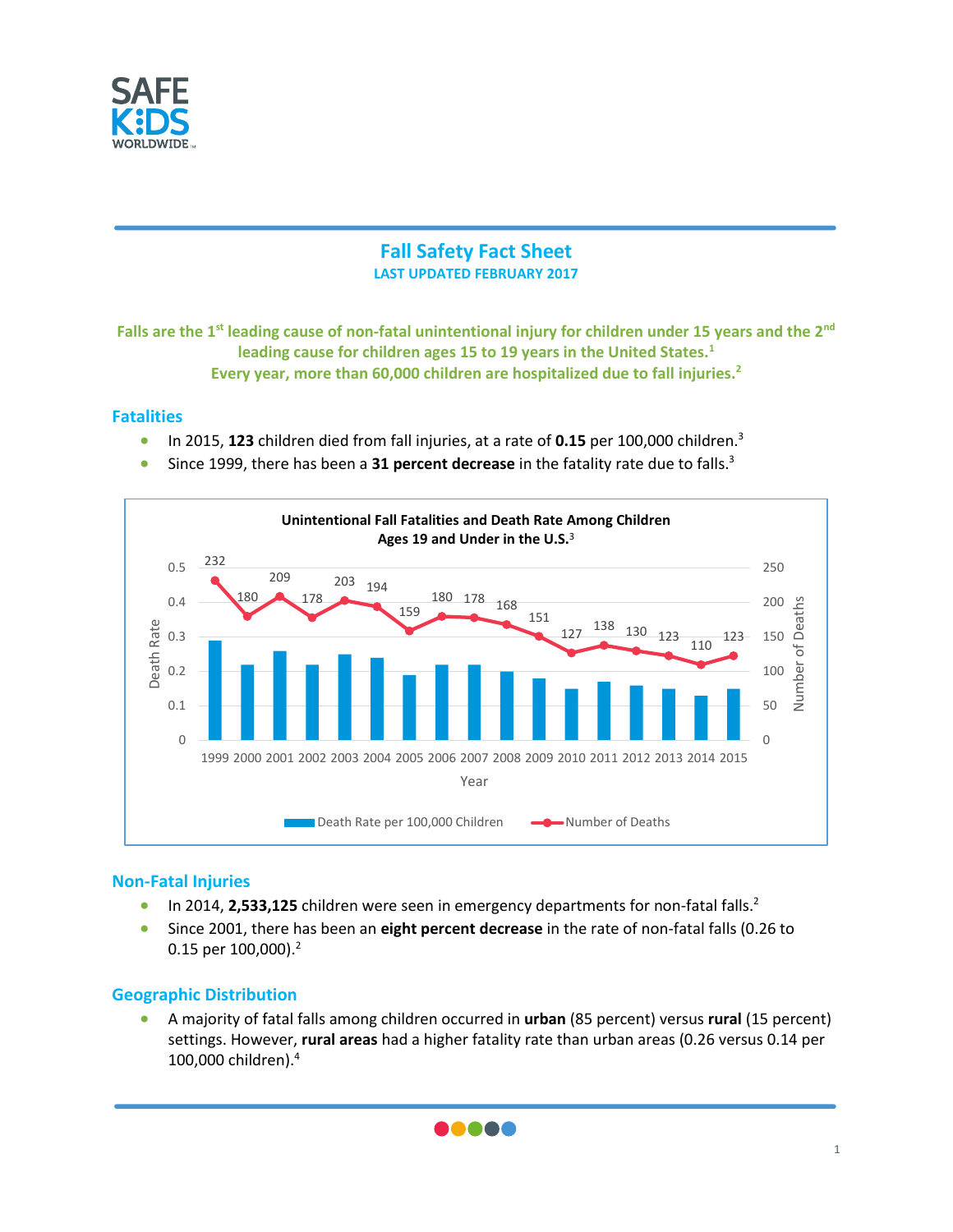

• The seven states with highest number of deaths (CA, NY, TX, IL, FL, PA and OH) were responsible for **41 percent** of total fatal falls from 2006 to 2015,<sup>3</sup> while these states accounted for **45 percent** of children ages 19 and under in the United States as of July 2015.<sup>5</sup> By contrast, WY, MT, SD and UT were responsible for **five percent** of total fatalities with **two percent** of child population.3,5



#### **Rate of Fatal Fall Injuries Among Children Ages 19 and Under (1999-2015)<sup>3</sup>**

*The darker the color, the higher the death rate.* ■ *Total death counts less than 10.*

#### **Risk Factors**

- Between 1999 and 2015**, Teenagers** aged 15-19 years were responsible for nearly half of fatal falls among children (48 percent, 1,336 deaths) and died at 1.5 times the rate of children under five (0.37 versus 0.25 per 100,000 children). 3
- From 2001 to 2014, **infants and toddlers** aged four and under had the highest rate of non-fatal fall injuries among the U.S. child population.<sup>2</sup>
- Seven out of 10 fatal falls were among **boys**. Three times more **boys** than girls suffered fatal falls (0.25 versus 0.07 per 100,000 children) from 1999 to 2015. 3
- Children with **Hispanic** origin were responsible for 17 percent of fall fatalities from 1999 to 2015 and ten percent of non-fatal fall injuries from 2001 to 2014.<sup>4</sup>
- Children are more likely to die from falls during **summer** months (July and August) and on **weekends**. 4